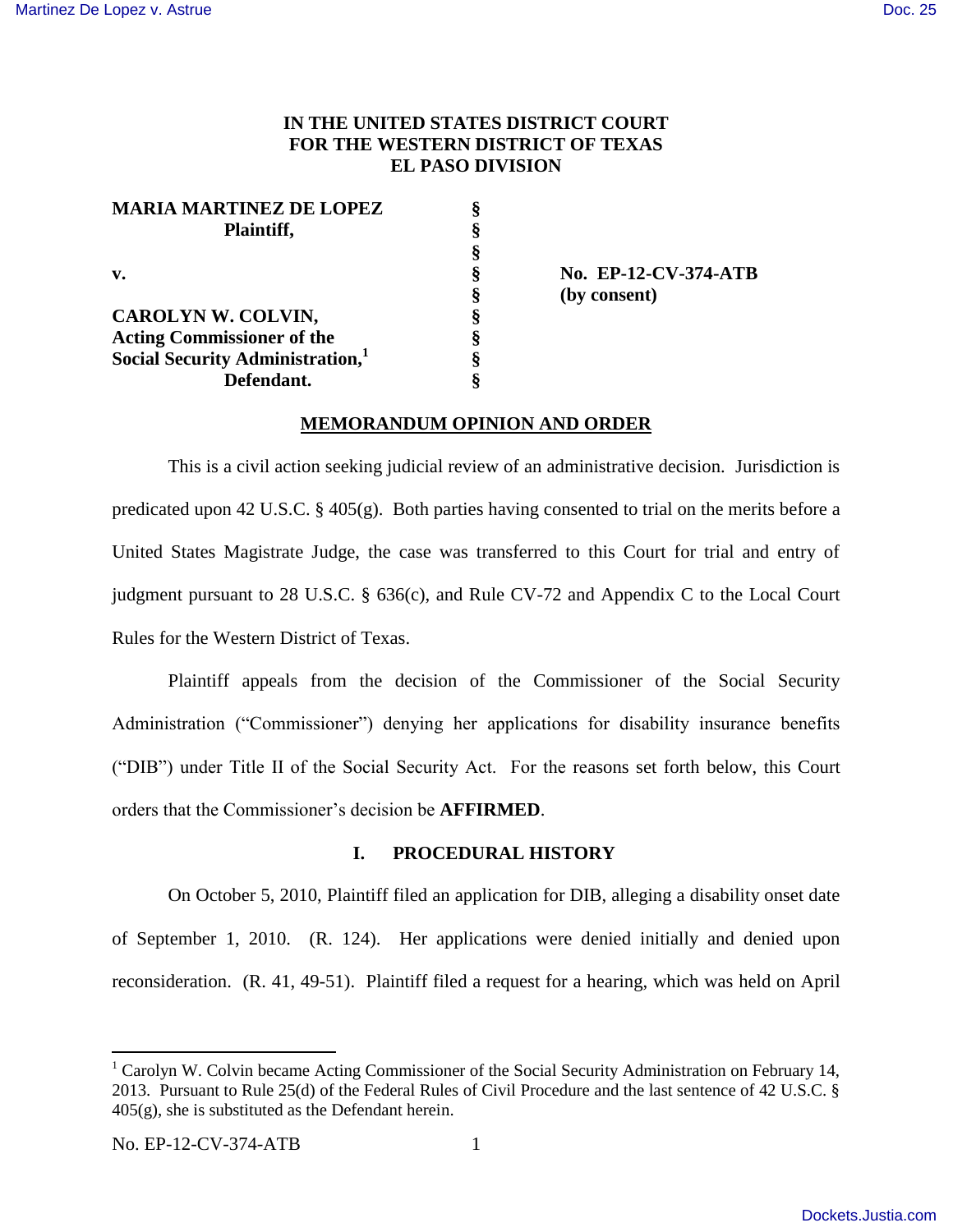25, 2012. (R. 27-40, 53). The Administrative Law Judge ("ALJ") issued a decision on May 14, 2012, denying benefits. (R. 14-22). Subsequently, the Appeals Council denied review. (R. 1-3).

## **II. ISSUE**

Plaintiff presents the following issue for review:

1. Whether the ALJ"s residual functional capacity ("RFC") determination is supported by substantial evidence. (Pl.'s Br. 2, ECF No. 23).

Plaintiff contends that the ALJ"s RFC determination is not supported by substantial evidence because the ALJ failed to properly evaluate the limiting effects of Plaintiff"s obesity when determining Plaintiff's RFC. (*Id.* at 3-5). Specifically, Plaintiff claims that the ALJ violated Social Security Ruling ("SSR") 02-1p because she failed to discuss Plaintiff"s obesity and the limitations it could have on Plaintiff"s ability to work. (*Id.* at 4). Accordingly, Plaintiff claims that because the ALJ"s RFC finding did not contain limitations relating to Plaintiff"s obesity, the rest of the ALJ"s analysis was tainted. (*Id.* at 5). Consequently, Plaintiff seeks a reversal and remand for an award of benefits or for further administrative proceedings. (*Id.*)

### **III. DISCUSSION**

# **A. Standard of Review**

This Court's review is limited to a determination of whether the Commissioner's decision is supported by substantial evidence, and whether the Commissioner applied the proper legal standards in evaluating the evidence. *See* 42 U.S.C. § 405(g); *Masterson v. Barnhart*, 309 F.3d 267, 272 (5th Cir. 2002) (citations omitted); *Martinez v. Chater*, 64 F.3d 172, 173 (5th Cir. 1995) (citation omitted). "Substantial evidence "is more than a mere scintilla, and less than a preponderance."" *Masterson*, 309 F.3d at 272 (citation omitted).The Commissioner"s findings will be upheld if supported by substantial evidence. *Id.* (citation omitted). A finding of no substantial evidence will be made only where there is a conspicuous absence of credible choices

No. EP-12-CV-374-ATB 2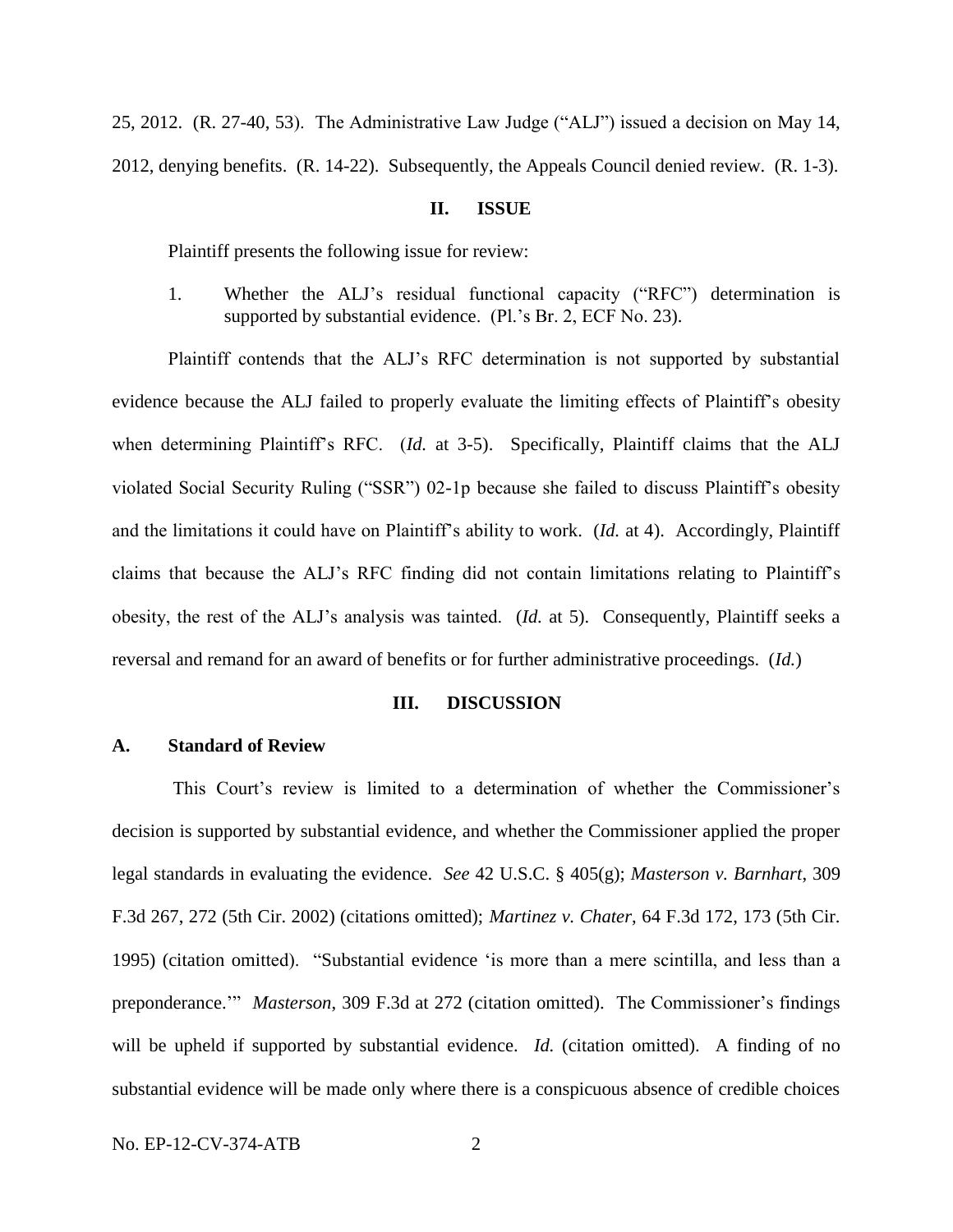or no contrary medical evidence. *Abshire v. Bowen*, 848 F.2d 638, 640 (5th Cir. 1988) (per curiam) (internal quotation marks and citation omitted).

In applying the substantial evidence standard, the court may not reweigh the evidence, try the issues *de novo*, or substitute its own judgment for the Commissioner"s, even if it believes the evidence weighs against the Commissioner"s decision. *Masterson*, 309 F.3d at 272 (citation omitted). Conflicts in the evidence are for the Commissioner and not the courts to resolve. *Id.*  (citation omitted); *Spellman v. Shalala*, 1 F.3d 357, 360 (5th Cir. 1993) (citation omitted).

#### **B. Evaluation Process**

The ALJ evaluates disability claims according to a sequential five-step process: 1) whether the claimant is currently engaged in substantial gainful activity; 2) whether the claimant has a severe medically determinable physical or mental impairment; 3) whether the claimant's impairment(s) meet or equal the severity of an impairment listed in 20 C.F.R. Part 404, Subpart P, Appendix 1; 4) whether the impairment prevents the claimant from performing past relevant work; and 5) whether the impairment prevents the claimant from doing any other work. 20 C.F.R. § 404.1520. The claimant bears the burden of proof at the first four steps of the analysis. *Leggett v. Chater*, 67 F.3d 558, 564 (5th Cir. 1995).

In the present case, the ALJ found that Plaintiff had the following severe impairments: cervical and lumbosacral spondylosis, depression, anxiety, and somatoform disorder. (R. 16). The ALJ determined that Plaintiff did not have an impairment or combination of impairments that met or medically equaled the listed impairments. (R. 16-17). In doing so, the ALJ determined that Plaintiff"s mental impairments did not meet the criteria of listing 12.06, Anxietyrelated Disorders. (R. 16-17; 20 C.F.R. Part 404, Subpart P, Appendix 1). After considering the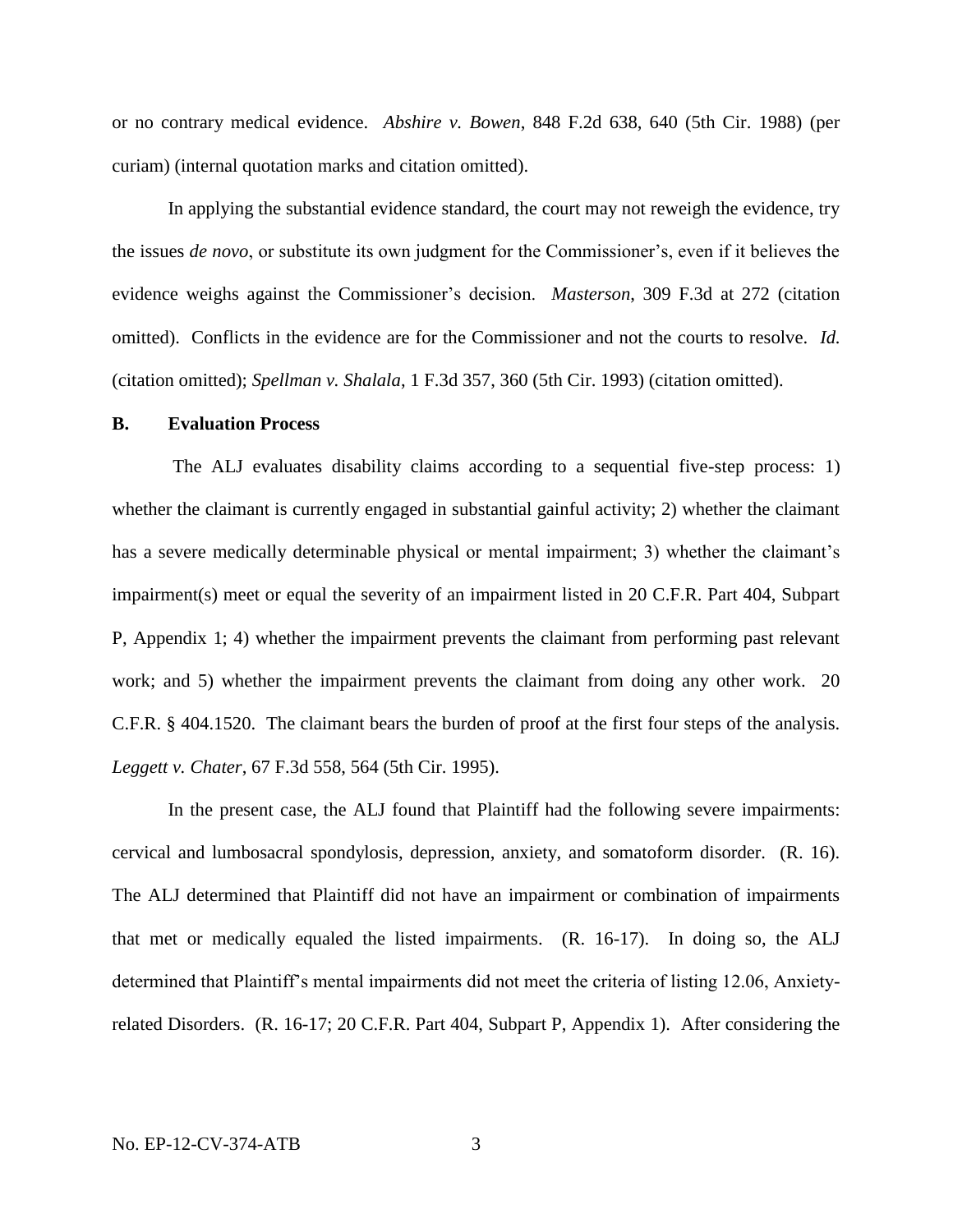entire record, the ALJ determined that Plaintiff retained the RFC to perform light work, $2$  limited insofar as she "is limited to frequent climbing ramps, stairs, balancing[,] kneeling[,] and crawling. She can occasionally climb ladders, ropes or scaffolds; stoop and crouch. Additionally, [Plaintiff] is limited to occasional overhead reaching and handling. Work is limited to simple, routine, and repetitive tasks, with only occasional interaction with the public." (R. 18). The ALJ determined that Plaintiff was unable to perform her past relevant work. (R. 20). After considering Plaintiff"s RFC, age, education, and work experience, in conjunction with the Medical-Vocational Guidelines, 20 C.F.R. Part 404, Subpart P, Appendix 2, and based on the testimony of the VE, the ALJ concluded that jobs existed in significant numbers in the national economy that Plaintiff could perform. (R. 20-21). Specifically, the ALJ concluded that Plaintiff could perform the jobs of bakery worker conveyor line and fruit distributor. (R. 21). Consequently, the ALJ found that Plaintiff was not disabled through the date of the decision. (R. 21).

## **C. The ALJ's Determination of Plaintiff's Residual Functional Capacity**

Plaintiff contends that substantial evidence does not support the ALJ"s RFC determination because the ALJ failed to properly accommodate Plaintiff's obesity. (Pl.'s Br. 3-5, ECF No. 23). She argues that the ALJ failed to comply with SSR 02-1p because the ALJ failed to discuss how Plaintiff's obesity could affect Plaintiff's ability to work. (*Id.* at 4).

 $\overline{a}$ 

 $2$  20 C.F.R. § 404.1567(b) ("Light work involves lifting no more than 20 pounds at a time with frequent lifting or carrying of objects weighing up to 10 pounds. Even though the weight lifted may be very little, a job is in this category when it requires a good deal of walking or standing, or when it involves sitting most of the time with some pushing and pulling of arm or leg controls. To be considered capable of performing a full or wide range of light work, you must have the ability to do substantially all of these activities. If someone can do light work, we determine that he or she can also do sedentary work, unless there are additional limiting factors such as loss of fine dexterity or inability to sit for long periods of time.").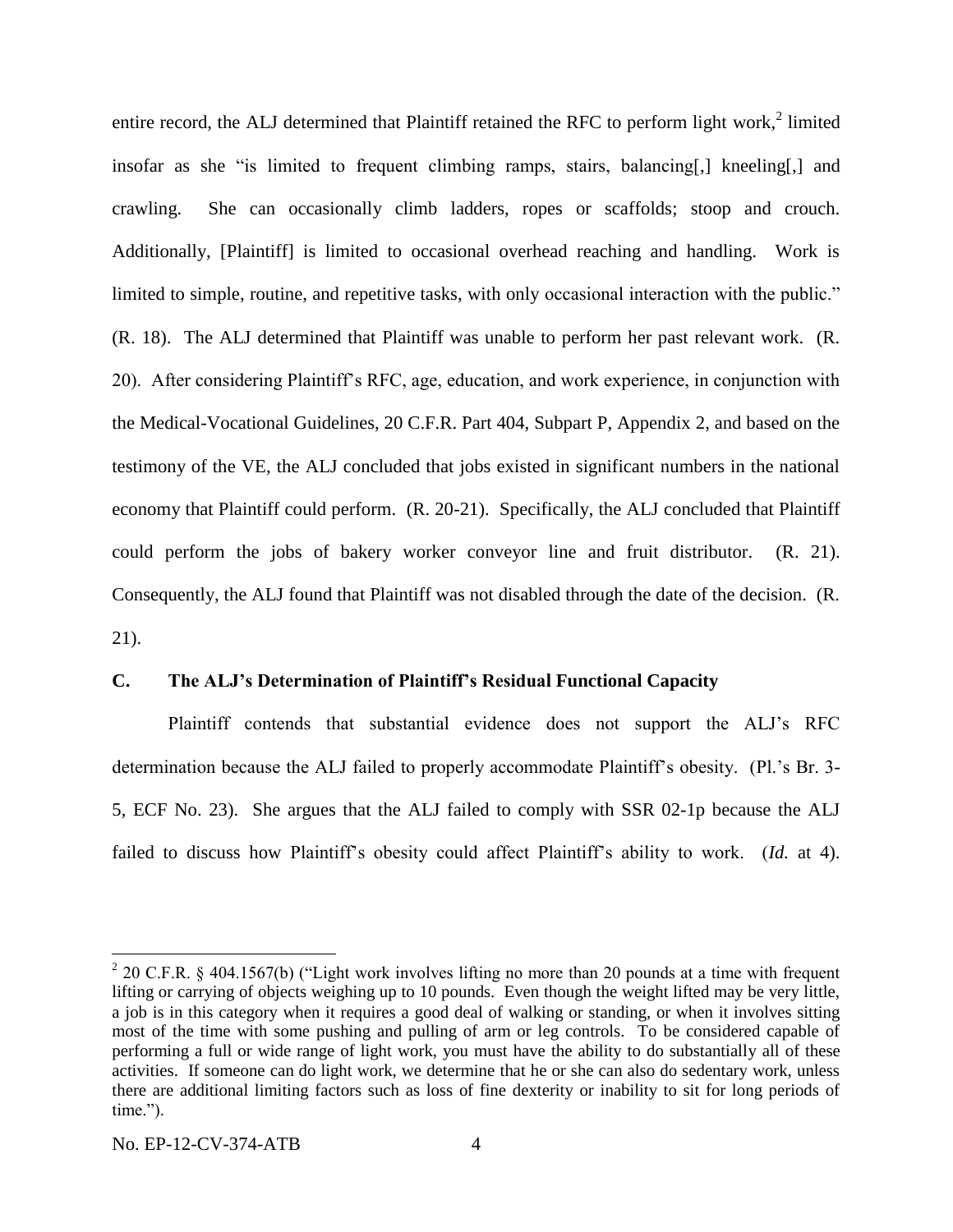Plaintiff further argues that the ALJ"s allegedly faulty RFC determination taints the remaining steps of the sequential evaluation process. (*Id.* at 5).

Residual functional capacity ("RFC") is the most an individual can still do despite his or her limitations. 20 C.F.R. §404.1545; SSR 96-8p. The responsibility to determine the Plaintiff's RFC belongs to the ALJ. *Ripley v. Chater*, 67 F.3d 552, 557 (5th Cir. 1995). In making this determination, the ALJ must consider all the record evidence and determine the Plaintiff's abilities despite his or her physical and mental limitations. *Martinez*, 64 F.3d at 176.The ALJ must consider the limiting effects of an individual"s impairments, even those that are non-severe, and any related symptoms. *See* 20 C.F.R. §§ 404.1529, 404.1545; SSR 96-8p. The relative weight to be given the evidence is within the ALJ"s discretion. *Chambliss v. Massanari*, 269 F.3d 520, 523 (5th Cir. 2001) (per curiam). The ALJ is not required to incorporate limitations in the RFC that he or she did not find to be supported in the record. *See Morris v. Bowen*, 864 F.2d 333, 336 (5th Cir. 1988) (per curiam).

It is Plaintiff"s burden to establish disability and to provide or identify medical and other evidence of his or her impairments. *See* 42 U.S.C. § 423(d)(5); 20 C.F.R. § 404.1512(c). A medically determinable impairment must be established by acceptable medical sources. 20 C.F.R. § 404.1513(a). Plaintiff"s own subjective complaints, without objective medical evidence of record, are insufficient to establish disability. *See* 20 C.F.R. §§ 404.1508, 404.1528, 404.1529.

#### **D. Analysis**

Plaintiff contends that the ALJ failed to consider the limitations that result from her obesity. (Pl."s Br. 4, ECF No. 23). Plaintiff argues that the evidence indicates that she was five feet four inches tall and weighed between 180 and 187 pounds. (*Id.* at 4; *see also* R. 149, 223,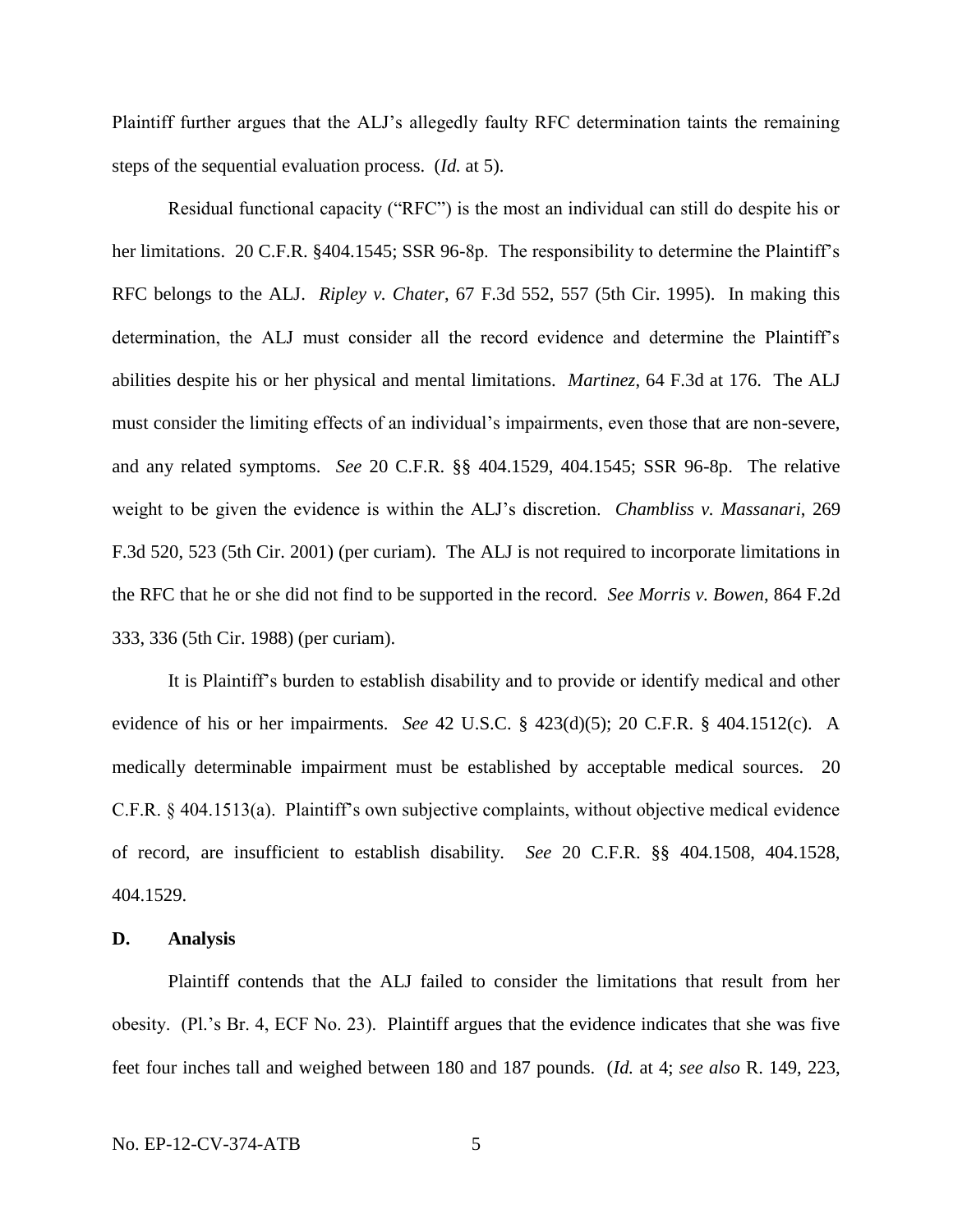270, 310, 385). As a result, Plaintiff estimates that she had a body mass index ("BMI") that ranged between 31.6 and 32.1, putting her at a high risk for developing obesity-related impairments. (*Id.* at 4). Therefore, Plaintiff argues that the failure to properly analyze the limiting effects of Plaintiff"s obesity constitutes a ground for reversal. (*Id.* at 4-5).

The Commissioner responds by arguing that the record is devoid of evidence that Plaintiff"s doctors diagnosed her with or treated her for obesity. (Def."s Br. 9, ECF No. 24, citing R. 221-52, 308-67, 383-98, 405-09). Contrary to the evidence provided by Plaintiff, the Commissioner contends that Plaintiff was five feet five inches tall and weighed between 174 to 187 pounds<sup>3</sup> and, on at least two occasions, Plaintiff's BMI was under 30.0. (*Id.*, citing R. 310, 318, 322, 325, 385, 389). The Commissioner also claims that Plaintiff did not raise the issue of obesity in her application materials or at the administrative hearing. (*Id.*, citing R. 27-40).

According to SSR 02-1p, "[o]besity is a complex, chronic disease characterized by excessive accumulation of body fat." The National Institutes of Health established guidelines for physicians to diagnose obesity. SSR 02-1p. Generally, if a person has a BMI of 30.0 or above, they are obese. *Id.* However, simply having a BMI over 30.0 does not always equate to obesity.

[A]lthough there is often a significant correlation between BMI and excess body fat, this is not always the case. The Clinical Guidelines also provide for considering whether an individual of a given height and weight has excess body fat when determining whether he or she has obesity. Thus, it is possible for someone whose BMI is below 30 to have obesity if too large a percentage of the weight is from fat. Likewise, someone with a BMI above 30 may not have obesity if a large percentage of the weight is from muscle. However, in most cases, the BMI will show whether the individual has obesity. It also will usually be evident from the information in the case record whether the individual should not be found to have obesity, despite a BMI of 30.0 or above.

SSR 02-1p. A severe or non-severe impairment cannot be determined by a specific level of weight or BMI. *Johnson v. Astrue*, Civ. A. No. H-08-3658, 2010 WL 148411, at \*17 (S.D. Tex.

 $\overline{a}$ 

<sup>&</sup>lt;sup>3</sup> A review of the record indicates that Plaintiff was measured at five feet five inches tall at each doctor visit and weighed between 174 and 188 pounds.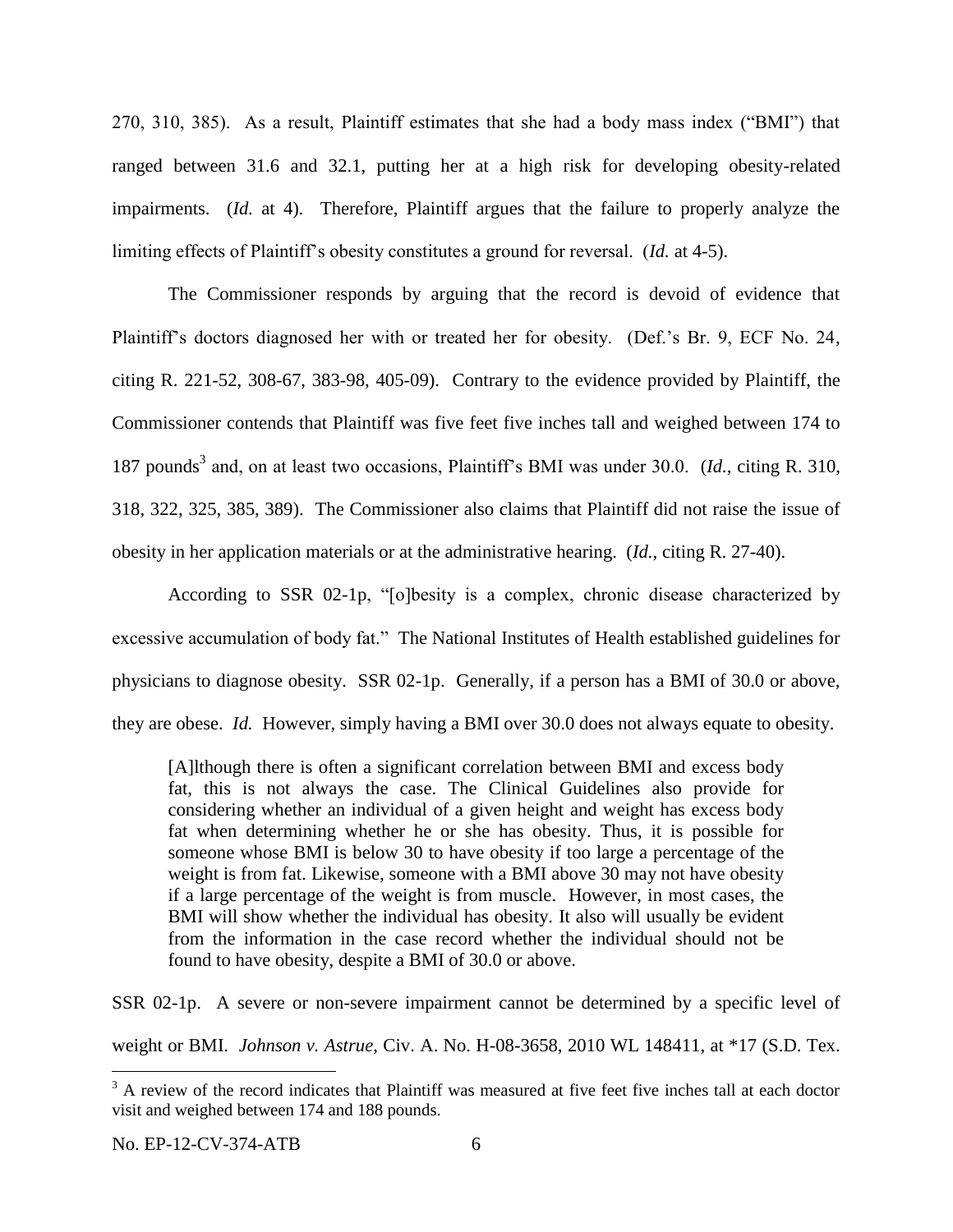Jan. 11, 2010). Accordingly, obesity is not simply a BMI number but is instead usually accompanied by a diagnosis from a physician.

Plaintiff"s medical diagnoses are silent regarding her alleged obesity and she made no mention of it during the hearing before the ALJ. (R. 27-40, 222-52, 269-71, 309-98). The issue was only first raised when Plaintiff sought review of the ALJ's decision. (Pl.'s Br. 4-5, ECF No. 23). Furthermore, the Commissioner correctly points out that none of Plaintiff"s physicians diagnosed Plaintiff as obese. (Def."s Br. 9, ECF No. 24). Pursuant to SSR 02-1p,

When the evidence in a case does not include a diagnosis of obesity, but does include clinical notes or other medical records showing consistently high body weight or BMI, we may ask a medical source to clarify whether the individual has obesity. However, in most such cases we will use our judgment to establish the presence of obesity based on the medical findings and other evidence in the case record, even if a treating or examining source has not indicated a diagnosis of obesity. Generally, we will not purchase a consultative examination just to establish the diagnosis of obesity.

Although Plaintiff"s alleged obesity was not specifically addressed by the ALJ, there is no evidence in the record that Plaintiff"s alleged obesity limits her ability to function in any meaningful way. *See Hobbs v. Astrue*, 627 F. Supp. 2d 719, 726-27 (W.D. La. 2009) (finding that while the ALJ should have recognized the plaintiff was obese based on her height and weight, "[he] did, in effect, consider the impact of [the plaintiff"s] obesity on her ability to work when he considered the impact of the physical symptoms caused or aggravated by her obesity."). Plaintiff's treating physician, Dr. Gladina M. See, continuously described Plaintiff as "[w]ell nourished and well developed." (R. 310, 318, 322, 325, 385, 389). Moreover, Plaintiff made no subjective complaints regarding her weight to Dr. See and Dr. See did not diagnose Plaintiff as obese. (R. 309, 311, 313, 315, 317, 319, 321, 323-24, 326, 384, 396, 388, 390). Furthermore, the consultative examiner, Dr. Augustine O. Eleje, did not diagnose Plaintiff as obese and noted that Plaintiff was "well-developed and nourished with good attention to hygiene and body